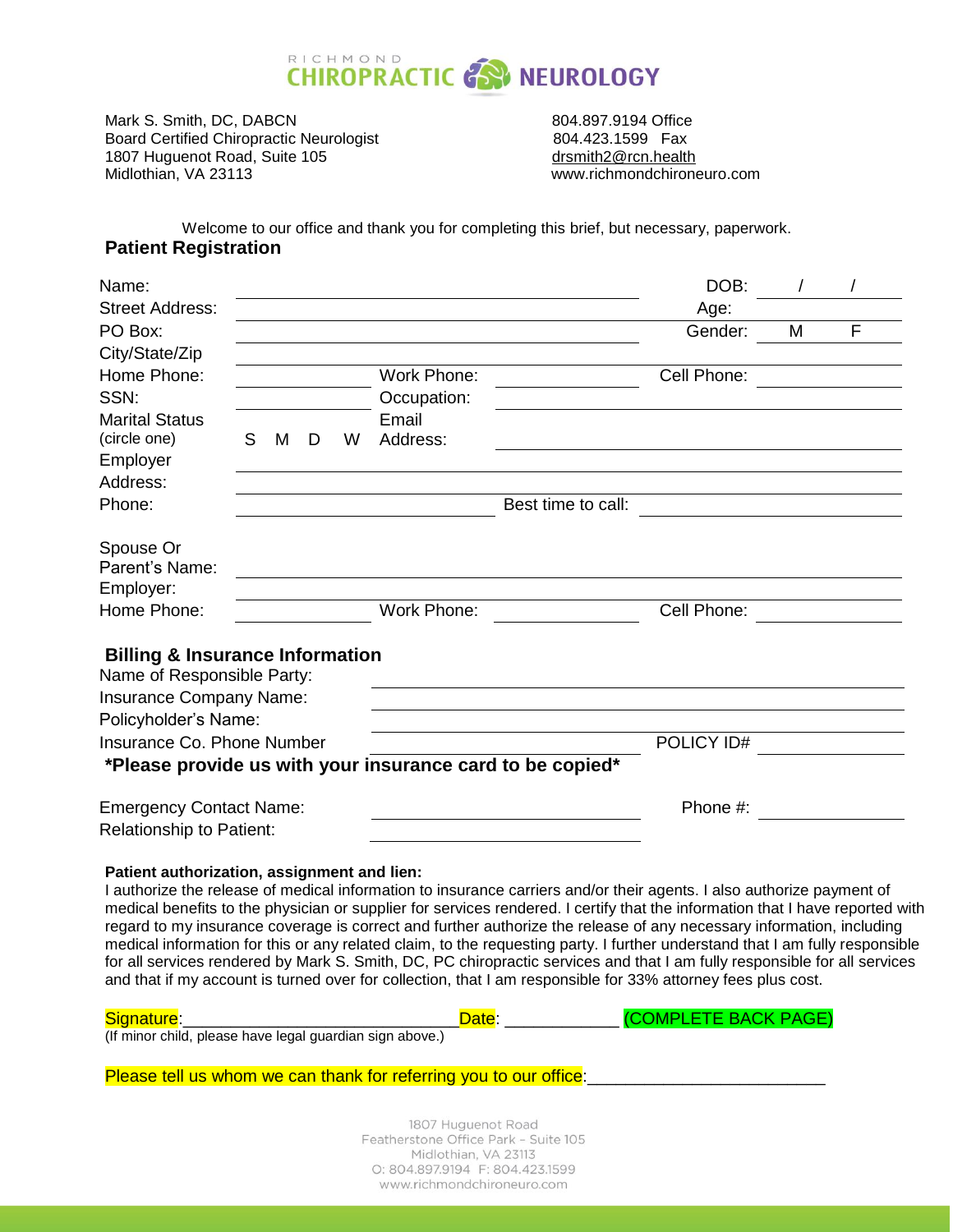**Reason for visit:** Please briefly describe your health condition(s) for which you are seeking care:

If applicable, please mark the area(s) where you have pain.



Please mark the areas where you have pain or discomfort using the following key:<br> $X =$  Stabbing  $O =$  Burning  $M =$ Aching  $Z =$  Tingling  $M =$ any c  $M=$ any other pain type

| On, asc the pair searc below to indicate severity. |  |  |   |  |   |   |  |   |   |    |           |
|----------------------------------------------------|--|--|---|--|---|---|--|---|---|----|-----------|
| Minimal                                            |  |  | 3 |  | 5 | 6 |  | 8 | 9 | 10 | Disabling |
| Ex: lower leg                                      |  |  |   |  | Χ |   |  |   |   |    |           |
|                                                    |  |  |   |  |   |   |  |   |   |    |           |
|                                                    |  |  |   |  |   |   |  |   |   |    |           |
|                                                    |  |  |   |  |   |   |  |   |   |    |           |
|                                                    |  |  |   |  |   |   |  |   |   |    |           |
|                                                    |  |  |   |  |   |   |  |   |   |    |           |

OR, use the pain scale below to indicate severity.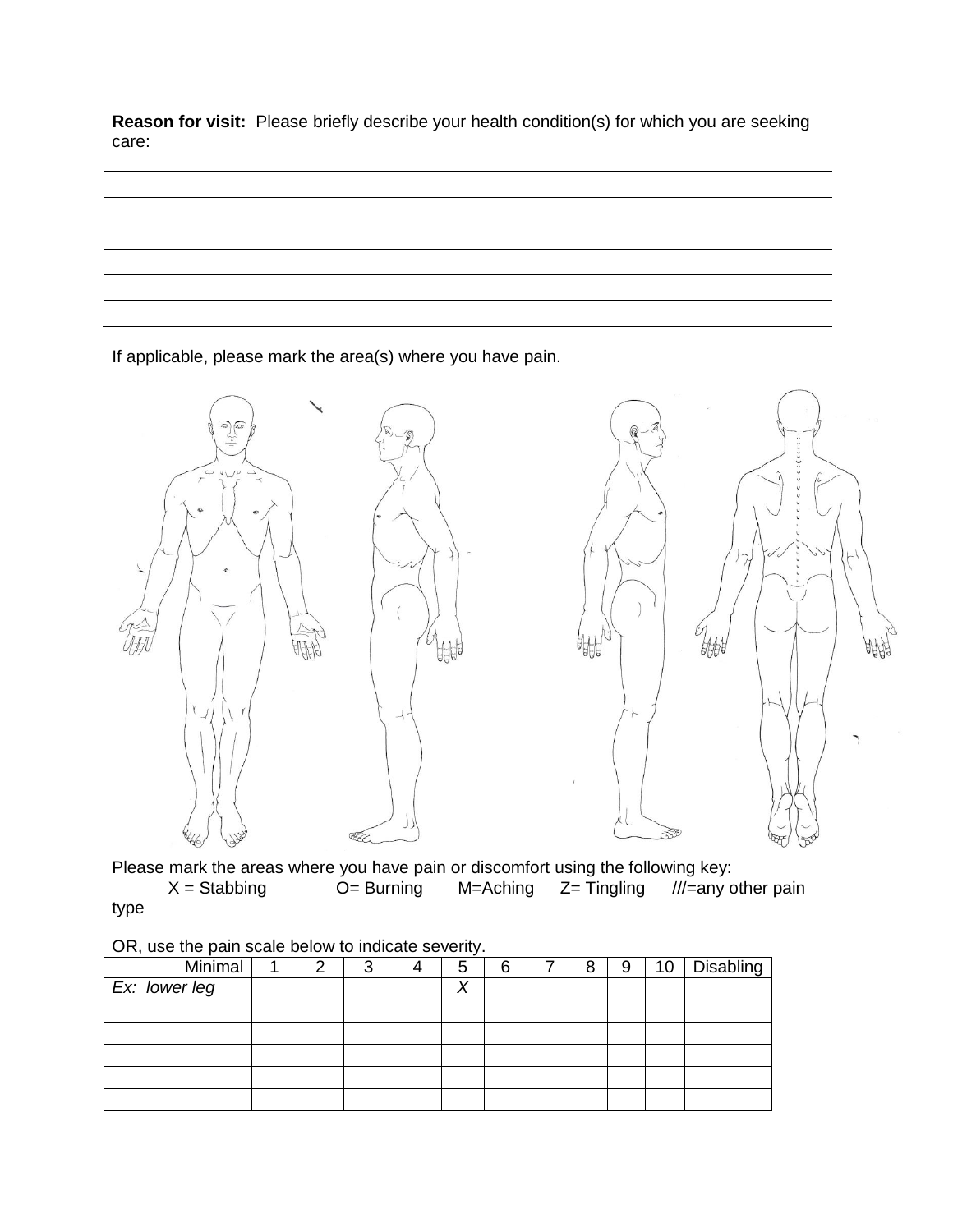## **Authorization For and Consent to Manipulation or Special Procedures**

Dr. Smith has determined that you are a candidate for a trial of manipulative therapy, which may also be called an adjustment. From the examination findings, there is a reasonable possibility that you will benefit significantly from such treatment. Adjustment includes procedures such as:

- The pushing, pulling or turning of the spine and related articulations
- The pulling or application of traction to the head, arms or legs
- The massaging of areas of muscle spasm, tender points and/or trigger points

These procedures are performed using the hands or arms of the doctor while the patient is in a relaxed position. During these procedures, it is not uncommon to hear a "popping" or "cracking" noise as the movement is restored to the articulation.

The purpose of an adjustment is to relieve pain, increase motion, relax muscles and reduce spasms, influence intervertebral disc disease, stimulate trigger points, stimulate the nervous system in a specific context and in other ways improve the biomechanical and neuromuscular function of the spine and related articulations. These changes will hopefully lead to relief of symptoms and improvement in function.

## Explanation of Risks

Like most forms of medical treatment there are possible complications and risks of which you should be aware. Spinal adjustments are considered one of the safest methods available for the treatment of many pain syndromes, spinal and joint disorders. However, some of the complications of receiving adjustments are as follows:

- The most common adverse effect is a temporary aggravation of symptoms that usually lasts only a short period and occurs in only a small percentage of patients.
- Other unlikely but possible complications could be stretch injuries to muscle, tendons and soft tissues; fracture or displacement of bones; injury to discs; complications in addition to these do exist, however it is not possible to advise you of every imaginable complication, including the remote possibility of stroke. Also, the exact incidence of serious complications from adjustments is unknown, but the risks of such complications are described as rare or very rare.

Dr. Smith is a licensed doctor of chiropractic and every reasonable precaution has and will be taken to reduce the risks of adverse effects from this and any treatment.

## **Statement of Request**

The purpose and nature of adjustment therapies, possible alternative methods of treatment, ancillary procedures, the risks involved and the possibility of complications have been fully explained to me. I acknowledge that no guarantees have been made to me concerning the results of the adjustment and other therapies and that I have been given the opportunity to ask questions. I hereby request that Dr. Smith administer a trial on adjustment therapy and appropriate ancillary therapies to me.

| <b>Patient (Guardian) Signature:</b> | Date:                |
|--------------------------------------|----------------------|
| <b>Patient Name (Print)</b>          | (COMPLETE BACK PAGE) |
| Guardian Name (Print)                |                      |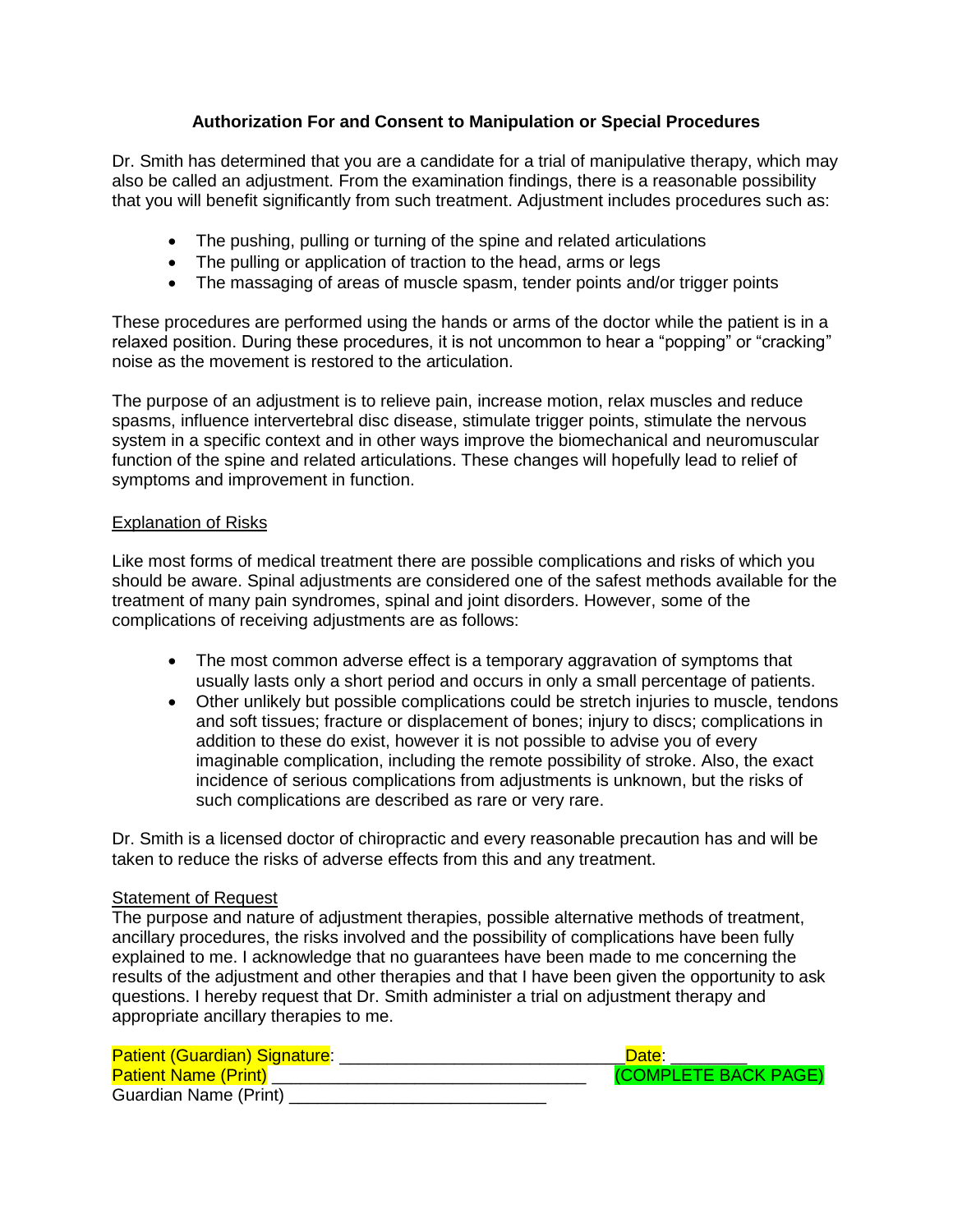## Consent for Purposes of Treatment, Payment and Healthcare Operations

I consent to the use or disclosure of my protected health information by Mark S. Smith, DC, PC for the purpose of diagnosing or providing treatment to me, obtaining payment for my health care bills or to conduct health care operations of Mark S. Smith, DC, PC. I understand that diagnosis or treatment of me by Mark S. Smith, DC may be conditioned upon my consent as evidenced by my signature on this document.

I understand I have the right to request a restriction as to how my protected health information is used or disclosed to carry out treatment, payment or healthcare operations of the practice. Mark S. Smith, DC, PC is not required to agree to the restrictions that I may request. However, if Mark S. Smith, DC, PC agrees to a restriction that I request, the restriction is binding on Mark S. Smith, DC, PC and Mark S. Smith, DC

I have the right to revoke this consent, in writing, at any time, except to the extent that Mark S. Smith, DC or Mark S. Smith, DC, PC has taken action in reliance on this consent.

My "protected health information" means health information, including my demographic information, collected from me and created or received by my physician, another health care provider, a health plan, my employer or a health care clearinghouse. This protected health information relates to my past, present or future physical or mental health or condition and identifies me, or there is a reasonable basis to believe the information may identify me.

I understand I have a right to review Mark S. Smith, DC, PC 's Notice of Privacy Practices prior to signing this document. The Mark S. Smith, DC, PC 's Notice of Privacy Practices has been provided to me. The Notice of Privacy Practices describes the types of uses and disclosures of my protected health information that will occur in my treatment, payment of my bills or in the performance of health care operations of Mark S. Smith, DC, PC. The Notice of Privacy Practices for Mark S. Smith, DC, PC is also provided at our office at 1807 Huguenot Road, Suite 105, Midlothian, VA 23113 and on Mark S. Smith, DC, PC's website at www.richmondchironeuro.com. This Notice of Privacy Practices also describes my rights and the Mark S. Smith, DC, PC 's duties with respect to my protected health information.

Mark S. Smith, DC, PC reserves the right to change the privacy practices that are described in the Notice of Privacy Practices. I may obtain a revised notice of privacy practices by accessing Mark S. Smith, DC, PC**'**s website, calling the office and requesting a revised copy be sent in the mail or asking for one at the time of my next appointment.

\_\_\_\_\_\_\_\_\_\_\_\_\_\_\_\_\_\_\_\_\_\_\_\_\_\_\_\_\_\_\_\_\_\_\_\_\_\_ Signature of Patient or Personal Representative

\_\_\_\_\_\_\_\_\_\_\_\_\_\_\_\_\_\_\_\_\_\_\_\_\_\_\_\_\_\_\_\_\_\_\_\_\_\_ Name of Patient or Personal Representative

\_\_\_\_\_\_\_\_\_\_\_\_\_\_\_\_\_\_\_\_\_\_\_\_\_\_\_

**Date** 

Description of Personal Representative's Authority

\_\_\_\_\_\_\_\_\_\_\_\_\_\_\_\_\_\_\_\_\_\_\_\_\_\_\_\_\_\_\_\_\_\_\_\_\_\_\_\_\_\_\_\_\_\_\_\_\_\_\_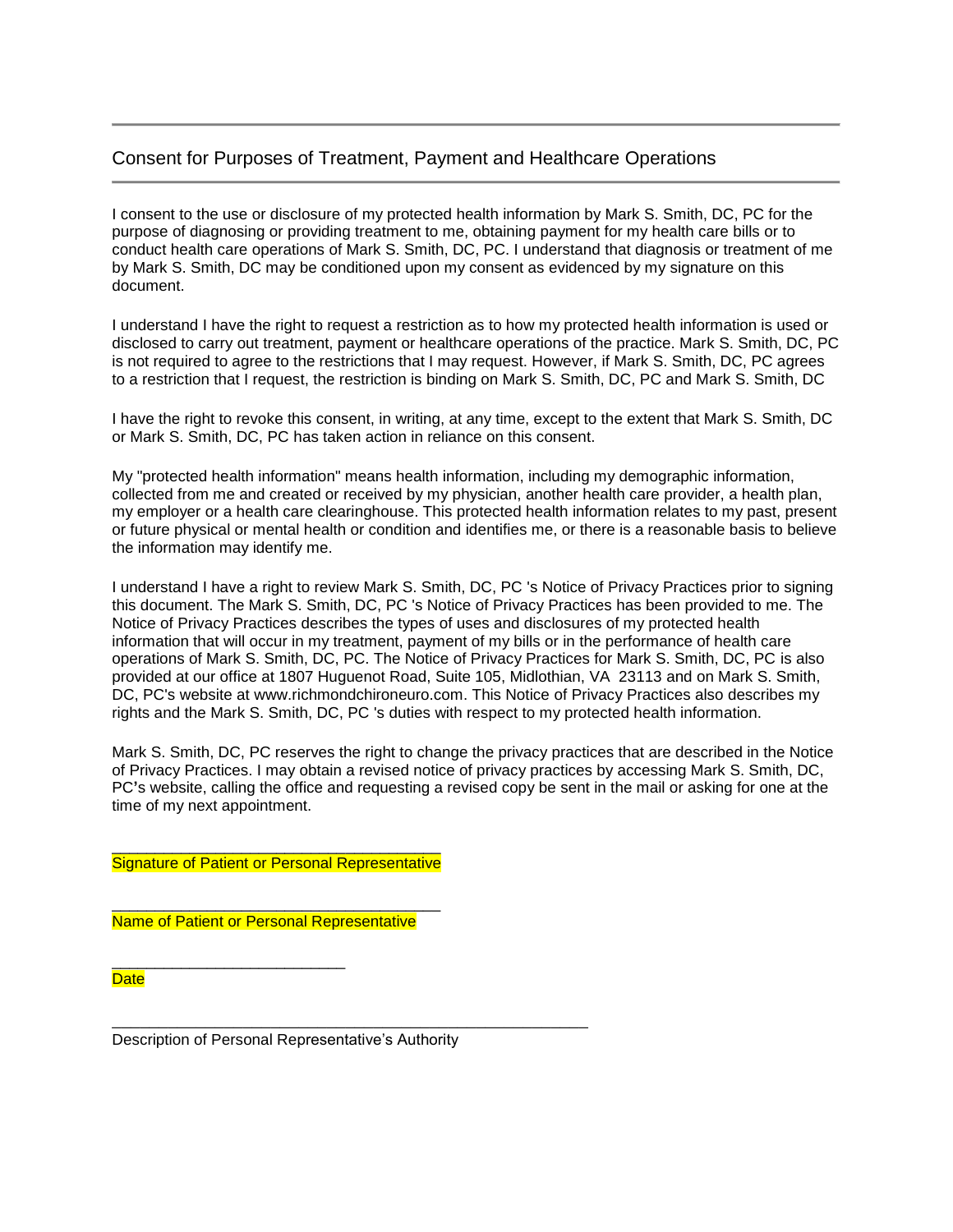## **Mark S. Smith, DC, DABCN: Board Certified Chiropractic Neurologist Health Consultant/ Functional Medicine 1807 Huguenot Road, Suite 105, Midlothian, VA 23113 Ph # 804.897.9194**

Name: \_\_\_\_\_\_\_\_\_\_\_\_\_\_\_\_\_\_\_\_\_\_\_\_\_\_\_\_\_\_\_\_\_ Date: \_\_\_\_\_\_\_\_\_\_\_\_\_\_\_

Please take several minutes to answer these questions so Dr. Smith can help you get better faster. (**Please circle as many that apply**)

1. How have you taken care of your health in the past?

- a. Medications
- b. Emergency Room
- c. Routine Medical
- d. Exercise
- e. Nutrition/Diet
- f. Holistic Care
- g. Vitamins
- h. Chiropractic
- i. Other (please specify): \_\_\_\_\_\_\_\_\_\_\_\_\_\_\_\_\_\_
- 2. How did the previous method(s) work out for you?
	- a. Bad results
	- b. Some results
	- c. Great results
	- d. Nothing changed
	- e. Did not get worse
	- f. Did not work very long
	- g. Still trying
	- h. Confused

3. How have others been affected by your health condition?

- a. No one is affected
- b. Haven't noticed any problem
- c. They tell me to do something
- d. People avoid me
- 4. What are you afraid this might be (or beginning) to affect (or will affect)?
	- a. Job
	- b. Kids
	- c. Future ability
	- d. Marriage
	- e. Self-esteem
	- f. Sleep
	- g. Time
	- h. Finances
	- i. Freedom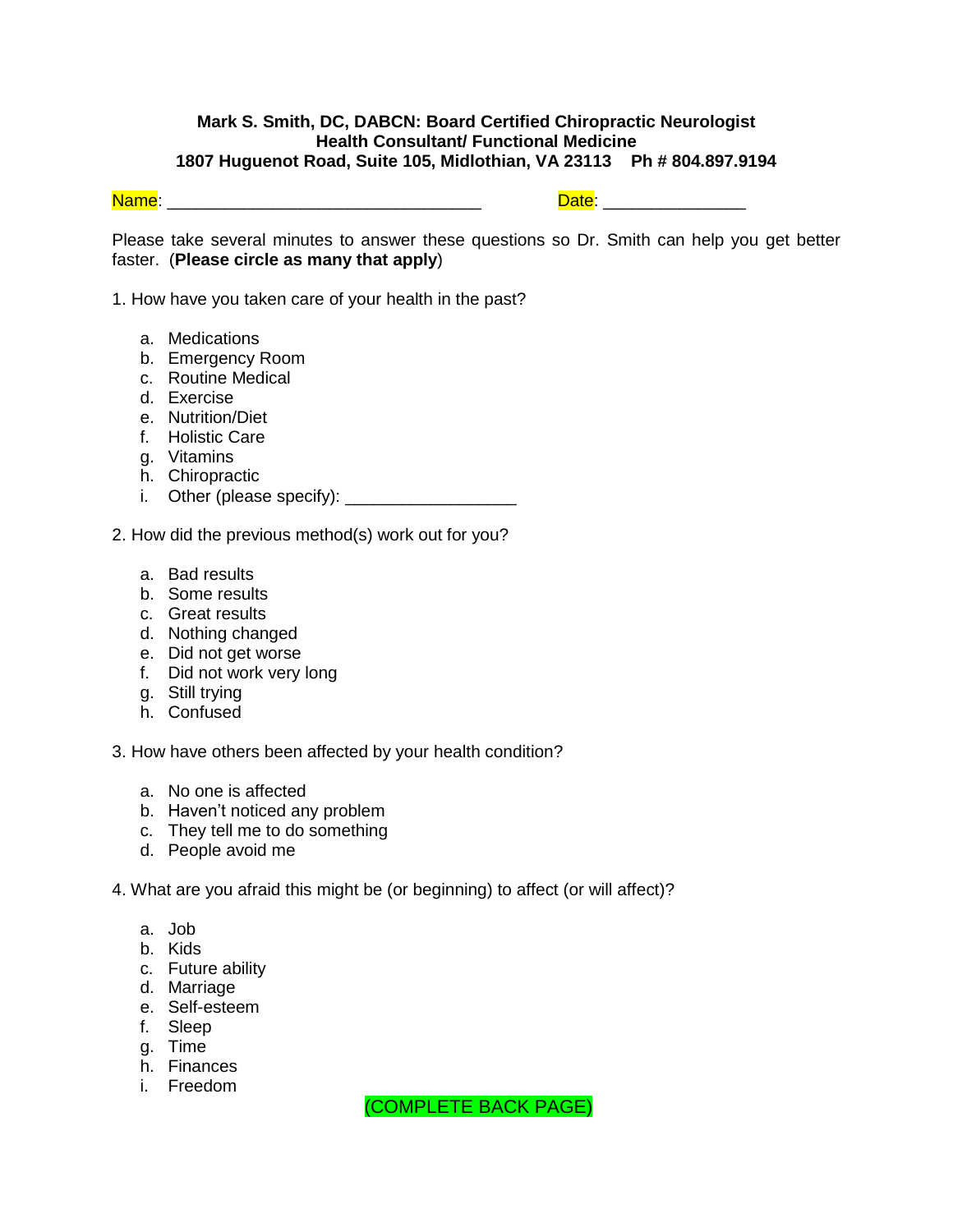- 5. Are there health conditions you are afraid this might turn into?
	- a. Family health problems
	- b. Heart disease
	- c. Cancer
	- d. Diabetes
	- e. Arthritis
	- f. Fibromyalgia
	- g. Depression
	- h. Chronic Fatigue
	- i. Need surgery

How has your health condition affected your job, relationships, finances, family, or other activities? Please give examples:

What has that cost you? (Time, money, happiness, freedom, sleep, promotion, etc.) Give 3 examples: examples:

What are you most concerned with regarding your problem?

Where do you picture yourself being in the next 1-3 years if this problem is not taken care of? Please be specific.

<u> 1980 - Johann Barbara, martxa alemaniar amerikan personal (h. 1980).</u>

j.

What would be different/better without this problem? Please be specific.

What do you desire most to get from working with us?

What is that worth to you?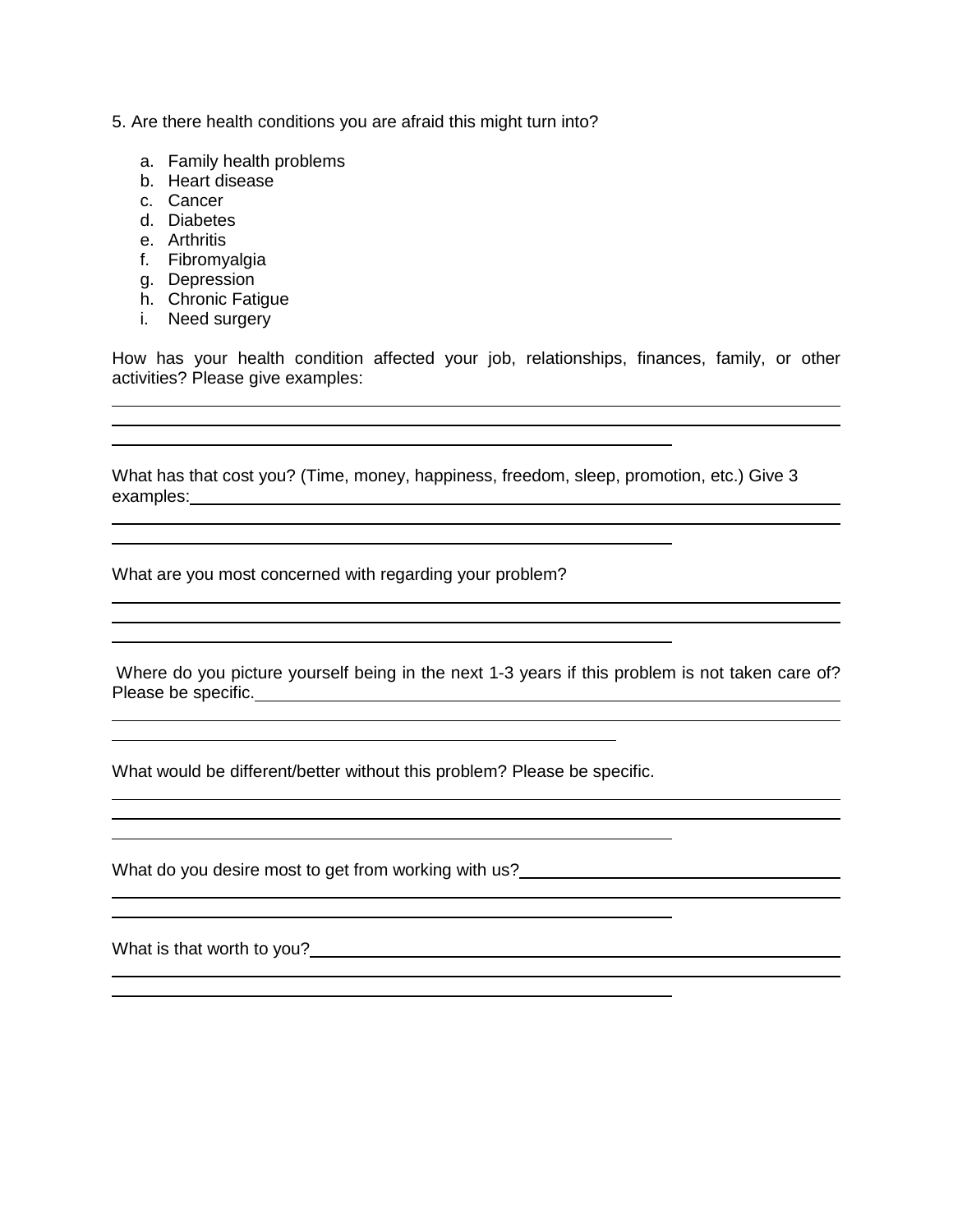## **OFFICE POLICIES AND GUIDELINES**

#### **A. INTRODUCTION**

We believe that a clear definition of our office policies will allow both you, the patient, and us, the doctor's office, to concentrate on the big issue—REGAINING AND MAINTAINING YOUR HEALTH. Therefore, please carefully read the information below and sign at the end of this document confirming that you understand and agree with the covered information. Please notify the staff if you have any questions for it is imperative you understand the information covered below.

#### **B. APPOINTMENT POLICY**

Depending on your case, you may or may not be asked to schedule a block of visits at a time. This method of scheduling (multiple scheduling) is primarily utilized to create the best possible therapeutic results, and for your convenience, to minimize waiting time and to facilitate the incorporation of these appointments into your daily routine. This multiple scheduling method is especially important due to the necessity of the regular scheduled treatments to improve or alleviate your health problems.

Regardless of how many visits are scheduled for you each week, please note that it is the frequency of the visits that counts towards achieving optimal results, and not the days.

Therefore, if you are unable to keep an appointment for any reason, we require that you call immediately to reschedule your visit. In the best interest of your health, it is important for you to make up the missed appointment as soon as possible after the day of the cancellation.

**This office reserves the right to charge for missed appointments and those cancelled without a minimum 24 hours notice.**

**The current charge is the full fee per each missed appointment. We realize that sometimes schedule changes are necessary, therefore this missed appointment fee will be waived if a missed appointment or a "less-than-24-hours-notice" appointment is rescheduled and successfully kept the next day of business of this office. Special consideration will be made in emergency situations and will be handled on a case-by-case basis.**

*I have read the above Appointment Policy \_\_\_\_\_\_***(patient initials)**

#### **C. FINANCIAL POLICY**

1. It is our office policy that all services rendered in this office are charged directly to you, the patient, and that you are personally responsible for all payments, regardless of whether or not this office accepts insurance assignment.

2. All payments determined to be owed by you are expected at the time of service unless restricted by this office's contract with your insurance company.

3. Balances over 30 days may be subject to collection fees and interest charges of 11⁄2% per month.

4. **Returned/NSF checks will be automatically subject to an additional fee of \$20.00.** Once this office receives a returned check and the patient has been notified, immediate payment in the form of cash or a money order is expected. This payment is to include the original amount of the check, the returned-check fee of \$20.00 (per check), and, if applicable, the entire amount of any discount given at the time of service. If your returned or NSF check is not paid within ten (10) days, along with the additional fee of \$20.00 and the entire amount of any discount given at the time of service, you agree to pay all attorney's fees; court costs; treble damages; investigation costs; collection costs and the cost of all office employees and Dr. Smith to attend court to collect on the bad check, in addition to any other remedies allowed by Virginia law.

6. As discussed in "Appointment Policy" section above, the charge for each missed appointment and each appointment cancelled **without at least 24 hours notice is the full fee normally charged at the visit.** 7. Payment for services can be in the form of cash, check, Visa, MasterCard, American Express, Discover card payments as well as any credit arrangement with medical credit arranged through this office. 8. If your account is referred to an attorney for collection, as of the day of referral of your account to the attorney, you agree to pay all collection costs and ATTORNEY'S FEES incurred by this office.

*I have read the above Financial Policy \_\_\_\_\_\_***(patient initials)**

#### **D. FINAL AGREEMENT**

I have read and understand the above written office policy and guidelines and I agree with and agree to follow the above office policies and guidelines of Mark S. Smith, DC, PC. **Patient's Signature:** The Contract of Contract of Contract of Contract of Contract of Contract of Contract of Contract of Contract of Contract of Contract of Contract of Contract of Contract of Contract of Contract of Con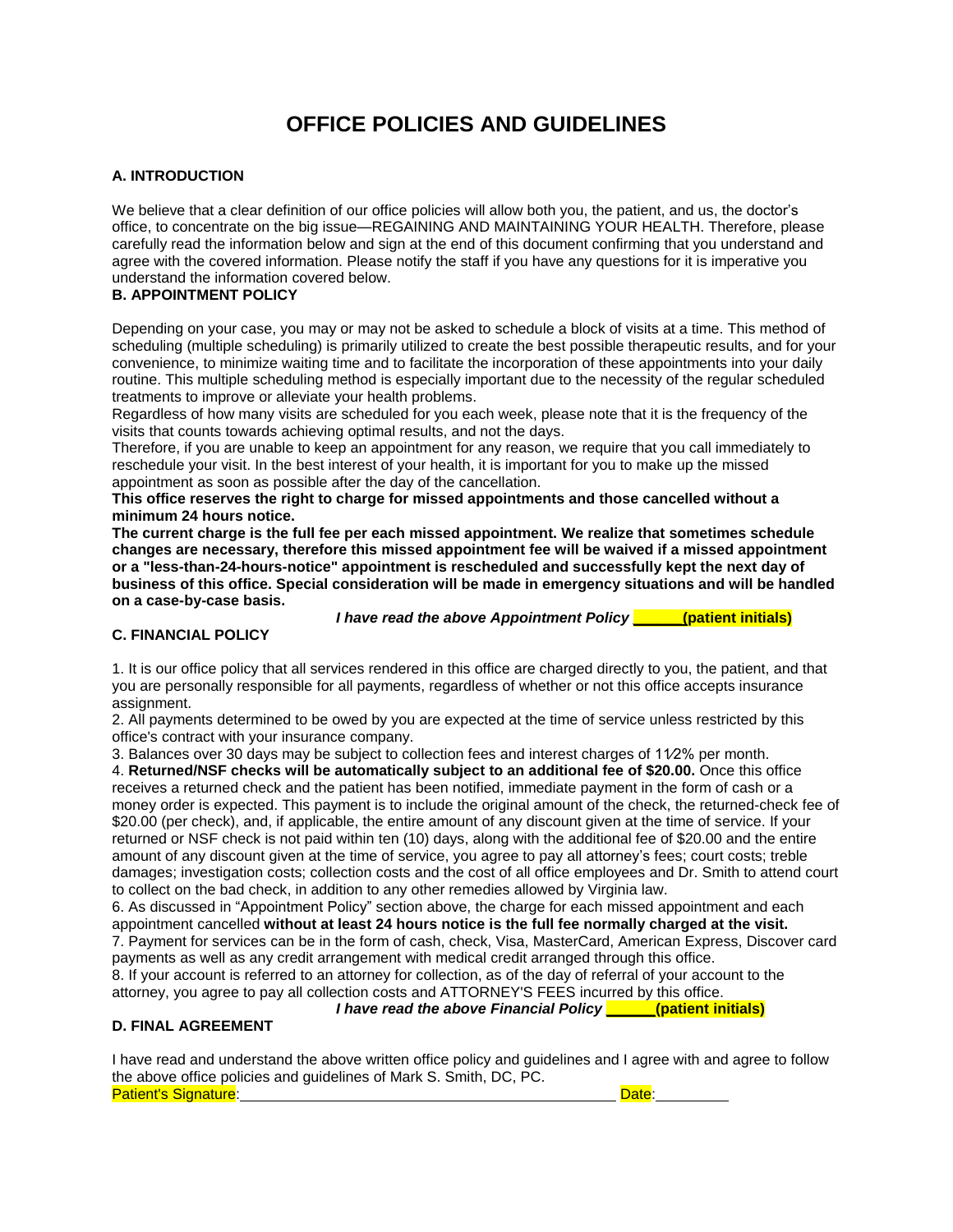## **All Forms of Electronic Communication Including Email and Texting Consent Form**

Richmond Chiropractic Neurology (Mark S. Smith, DC, PC and staff) offers out patients the ability to communicate with us via email. However, you should be aware that electronic forms of communication, such as email, are not always the most secure and confidential way of communicating. That being said, due to HIPAA regulations, we require the consent of our patients before we are able to send or receive any emails, including but not limited to: chart notes, ledgers, appointments, intake and history information, x-ray or imaging information or results, questions, updates, lab results or any communication, etc…

## **Turn-around time and other pertinent information related to electronic communications:**

- These forms of communication are not the primary form of communication and are not monitored 24/7.
- It can take up to 48 to 72 hours, or longer (depending on the Holiday situation) to respond to an email or text over the weekend or during holidays.
- During normal business hours you can expect a reply within 24 hours.
- Therefore, this method of communication should not be used for emergencies or for any request needing immediate attention. If you are in an emergency situation, contact your nearest emergency room or call 911.
- We recommend that you do not communicate with us via text or email if your situation requires a prompt response.
- Issues that are complex or require substantial information transfer are not suitable for email and you should contact the office as soon as possible.
- Issues that are short and can be answered with a brief response are appropriate.
- Cell phones and tablets are considered at high risk for loss, theft, disposal or unauthorized access and it is recommended that you do not store personal health information on them.
- Communications are archived in a password protected and virus protected source.

## **Please initial BOTH of the following:**

I understand that all emails are not 100% secure and that Richmond Chiropractic Neurology (Mark S. Smith, DC, PC and staff) will not be held liable in any case that electronic communication confidentiality is breached in any way.

I give my consent to communicate by email, text or other electronic means with Richmond Chiropractic Neurology (Mark S. Smith, DC, PC)

| Email:     | $\angle$ Cell # (text msg.) |
|------------|-----------------------------|
|            | <b>Cell Provider Name</b>   |
|            | Ex.: Verizon, Sprint, etc.  |
| Signature: | Date:                       |

Thank you for your understanding, trust and support.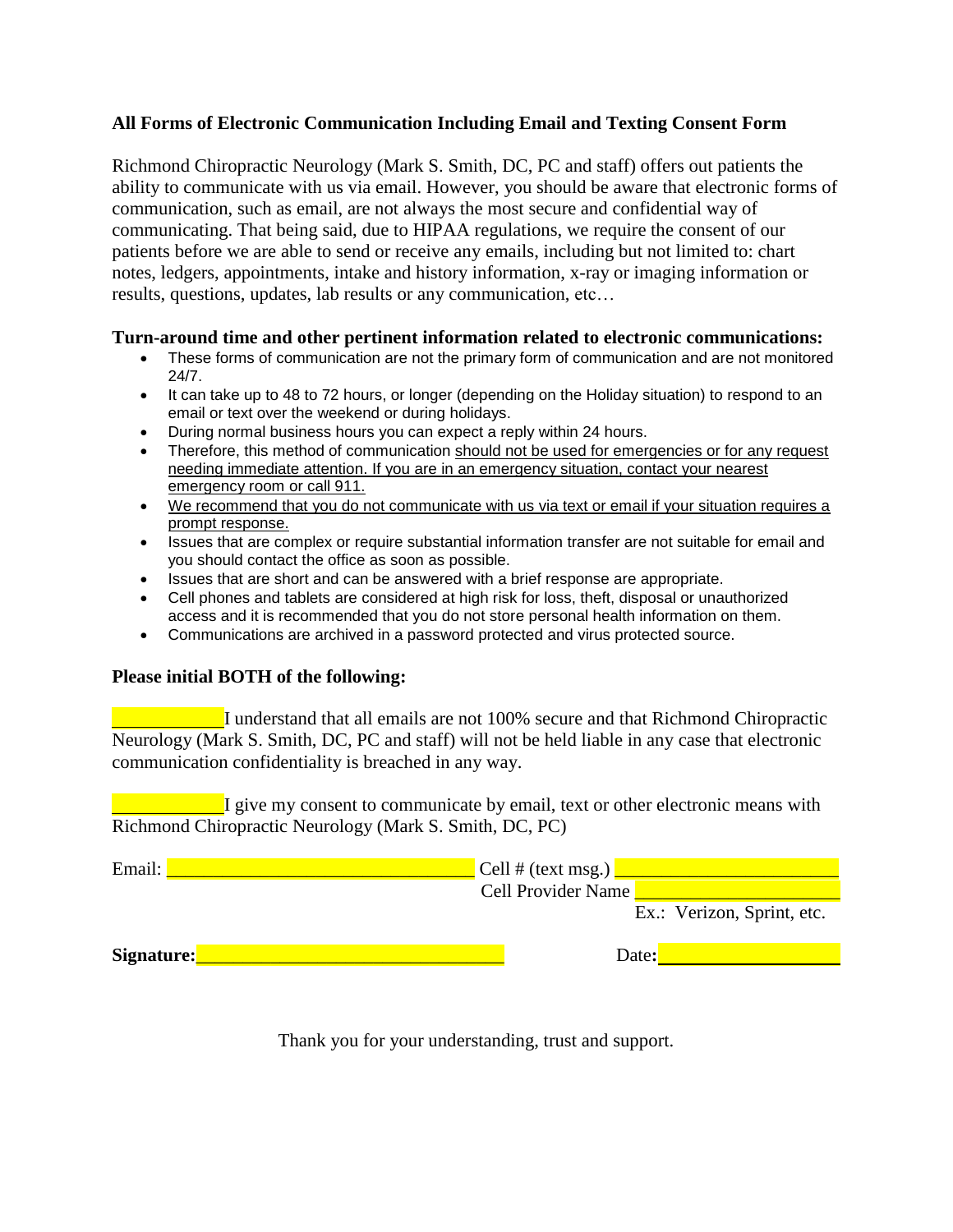## **OTHER SERVICES OFFERED BY RICHMOND CHIROPRACTIC NEUROLOGY**

As part of our overall treatment plan, we *may* suggest in-house therapies, outpatient lab procedures and/or diagnostic test kits.

Most insurance plans cover services they consider medically necessary and/or reasonable and customary. Many of our services (such as nutritional consultations, low level light therapy, pulsed electromagnetic field therapies, and others) are often not considered by insurance companies to be necessary based upon their own internal criteria.

The patient is further notified that some tests, or all, may not be covered by their insurance company. The patient assumes full responsibility for the costs of non-covered tests and we do not assume responsibility for costs incurred regarding non-covered and/or potentially-covered services, including procedures, laboratory tests (blood, urine, saliva, etc.) and consultation. By signing this form you accept full financial responsibility for all non-covered services; including consultations, blood and other laboratory tests and procedures.

Please be advised that there may be a "Records Review Fee" charged should the doctor review medical records, lab results and/or test results from another practitioner. It is the responsibility of the patient to follow-up with our office for results of all testing and laboratory procedures. It should not be assumed on the part of the patient that if they are not contacted by us, or if the patient does not schedule or keep a consultation, that test results are normal (or without abnormalities), and may not require further medical treatments or advice. Health/medical recommendations and/or possible referral and additional follow-up may be warranted based upon laboratory testing and evaluations.

\_\_\_\_\_\_\_\_\_\_\_\_\_\_\_\_\_\_\_\_\_\_\_\_\_\_\_\_\_\_\_\_\_\_\_\_\_\_\_\_\_\_\_\_\_\_\_\_\_ \_\_\_\_\_\_\_\_\_\_\_\_\_\_\_

I have read and understand the above information.

Patient Signature **Date**